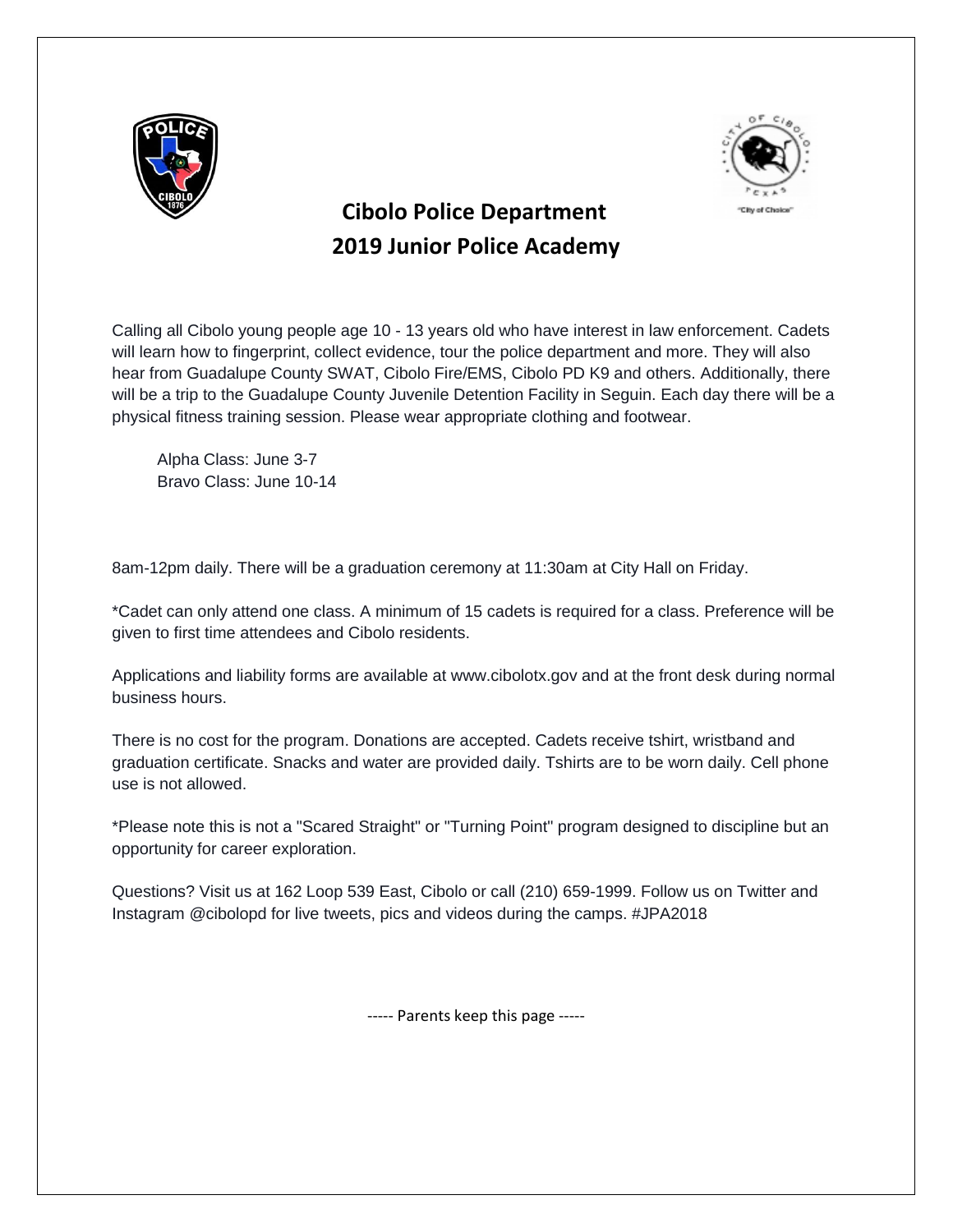



# **Application for the Cibolo Police Department Junior Police Academy**

Please complete one application for each child and print **legibly**.

| <b>Emergency Contacts</b>                                                      |  |  |
|--------------------------------------------------------------------------------|--|--|
|                                                                                |  |  |
|                                                                                |  |  |
|                                                                                |  |  |
|                                                                                |  |  |
|                                                                                |  |  |
|                                                                                |  |  |
| T-Shirt Size (circle one): S M L XL (adult sizes only)                         |  |  |
| For each camp to be held there has to be a minimum of 15 cadets for each camp. |  |  |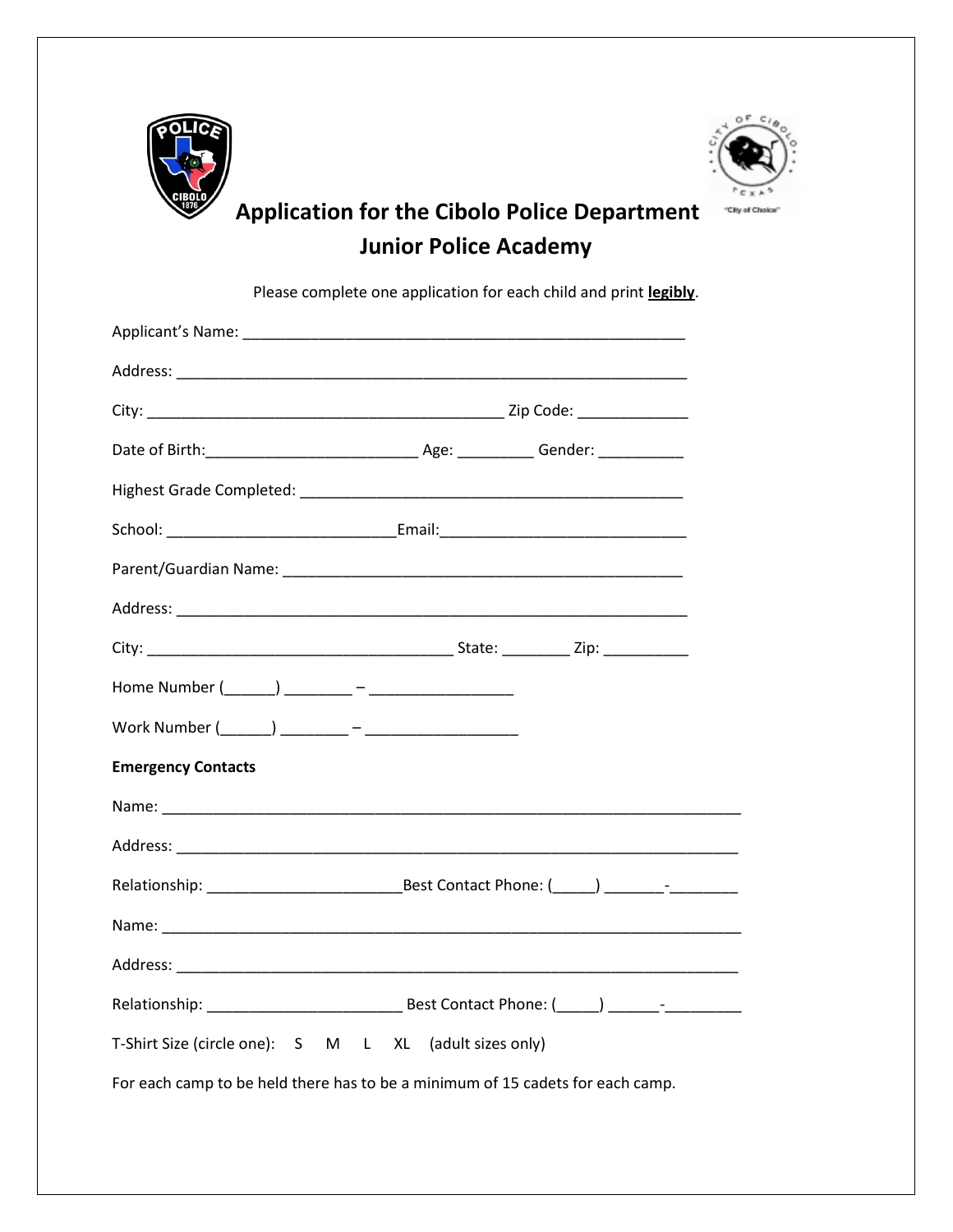Place a 1, 2, or 3 in the spaces below with 1 being the most preferred:

\_\_\_\_\_ Alpha Class June 3-7 **Deadline for application: May 27**

\_\_\_\_\_ Bravo Class June 10-14

\_\_\_\_\_ Waiting List

Please indicate any food allergies, necessary medications (with amount and time of day) or special needs.

Parent or guardian please initial on each blank indicating you understand each.

\_\_\_\_\_ This program is not a "Scared Straight" or "Turning Point" program meant to discipline my child.

\_\_\_\_\_\_\_\_\_\_\_\_\_\_\_\_\_\_\_\_\_\_\_\_\_\_\_\_\_\_\_\_\_\_\_\_\_\_\_\_\_\_\_\_\_\_\_\_\_\_\_\_\_\_\_\_\_\_\_\_\_\_\_\_\_\_\_\_\_\_\_\_\_\_\_\_\_\_\_\_\_\_\_\_\_ \_\_\_\_\_\_\_\_\_\_\_\_\_\_\_\_\_\_\_\_\_\_\_\_\_\_\_\_\_\_\_\_\_\_\_\_\_\_\_\_\_\_\_\_\_\_\_\_\_\_\_\_\_\_\_\_\_\_\_\_\_\_\_\_\_\_\_\_\_\_\_\_\_\_\_\_\_\_\_\_\_\_\_\_\_ \_\_\_\_\_\_\_\_\_\_\_\_\_\_\_\_\_\_\_\_\_\_\_\_\_\_\_\_\_\_\_\_\_\_\_\_\_\_\_\_\_\_\_\_\_\_\_\_\_\_\_\_\_\_\_\_\_\_\_\_\_\_\_\_\_\_\_\_\_\_\_\_\_\_\_\_\_\_\_\_\_\_\_\_\_

\_\_\_\_\_ Attendees may be dropped off between 7:30am and 8:00am and picked up between 12:00noon and 12:30pm each day unless prior arrangement is made with CPD staff.

\_\_\_\_\_ The graduation ceremony will be **Friday** at **11:30am** at city hall.

\_\_\_\_\_ I have completed the Certifications and Release of Liability

My child has attended \_\_\_\_\_\_ previous Cibolo Police Department Junior Academies. Preference will be given to those who have not attended previous academies.

\_\_\_\_\_\_\_\_\_\_\_\_\_\_\_\_\_\_\_\_\_\_\_\_\_\_\_\_\_\_\_\_\_\_\_\_\_\_\_\_\_\_\_\_\_\_\_\_\_\_\_\_\_\_\_\_\_\_\_\_\_\_\_\_\_\_\_\_\_\_\_\_\_\_\_\_\_\_\_\_\_\_\_\_\_ \_\_\_\_\_\_\_\_\_\_\_\_\_\_\_\_\_\_\_\_\_\_\_\_\_\_\_\_\_\_\_\_\_\_\_\_\_\_\_\_\_\_\_\_\_\_\_\_\_\_\_\_\_\_\_\_\_\_\_\_\_\_\_\_\_\_\_\_\_\_\_\_\_\_\_\_\_\_\_\_\_\_\_\_\_ \_\_\_\_\_\_\_\_\_\_\_\_\_\_\_\_\_\_\_\_\_\_\_\_\_\_\_\_\_\_\_\_\_\_\_\_\_\_\_\_\_\_\_\_\_\_\_\_\_\_\_\_\_\_\_\_\_\_\_\_\_\_\_\_\_\_\_\_\_\_\_\_\_\_\_\_\_\_\_\_\_\_\_\_\_

How did you hear about the Cibolo Police Department Junior Academy?

*Please return this form to the Cibolo Police Department attention Officer Schima at 162 Loop 539 East or P.O. Box 826, Cibolo, TX 78108.* (**Please print legibly)**